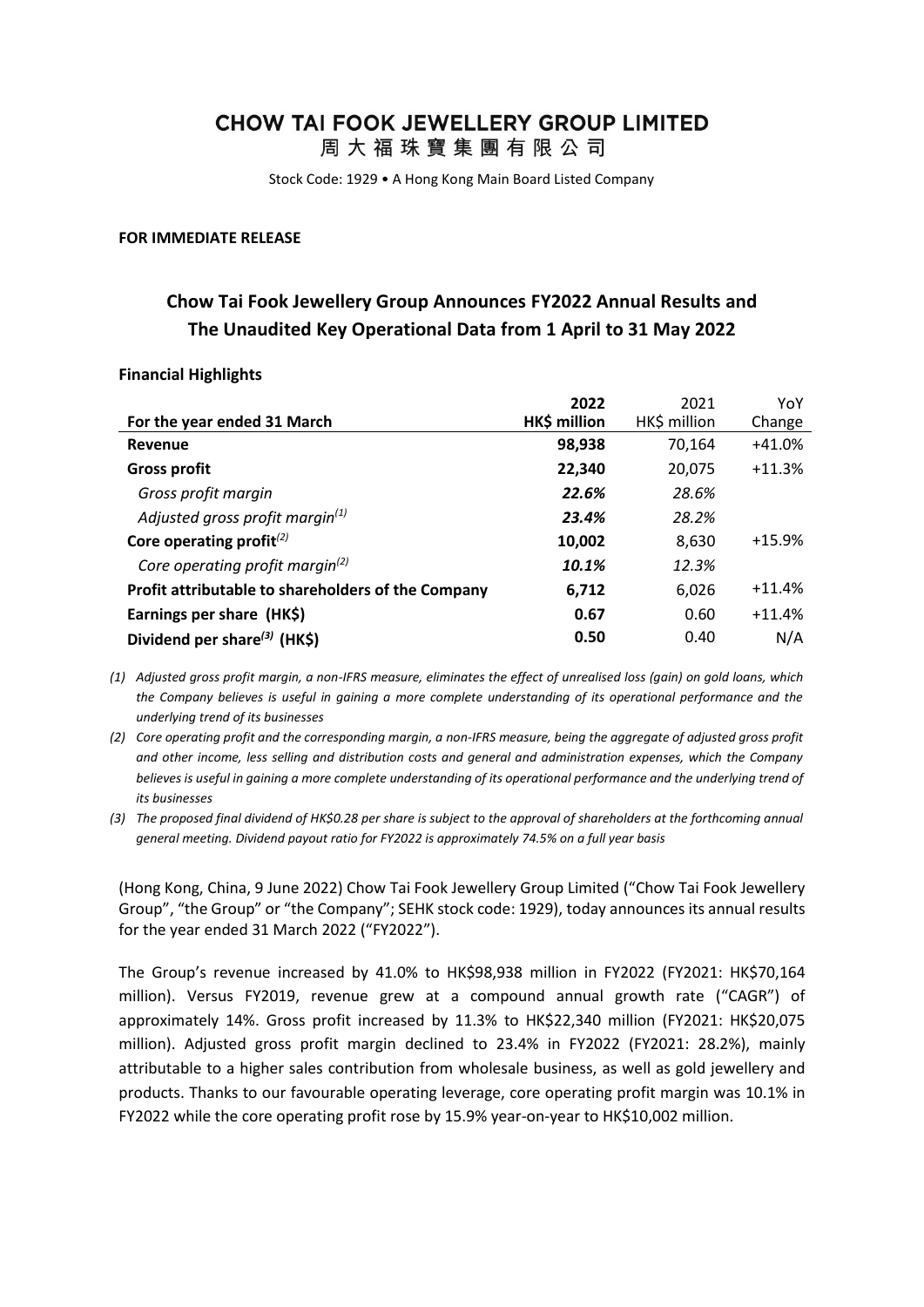*9 June 2022*

Profit attributable to shareholders of the Company increased by 11.4% to HK\$6,712 million (FY2021: HK\$6,026 million). Earnings per share was reported at HK\$0.67 (FY2021: HK\$0.60). The Board has proposed a final dividend of HK\$0.28 per share, bringing the full-year dividend to HK\$0.50. Dividend payout ratio approximated 74.5% in FY2022.

# **Business Review**

A positive growth momentum sustained in Mainland China, as well as in Hong Kong and Macau of China during the first three quarters of FY2022. In Mainland China, full year Same Store Sales ("SSS") registered a decent growth of 11.1% while in Hong Kong and Macau, SSS leaped by 24.7% in FY2022. SSS in Hong Kong was up by 7.0% in the financial year despite that the epidemic situation has worsened since February 2022. In Macau, SSSG was strong at 96.9% during FY2022, driven by a recovering tourist spending and a stable local consumption.

In FY2022, we further implemented the Group's Dual-Force Strategy. For retail expansion strategy, we continued to branch out further in Mainland China while improving in-store ambience and product differentiation. The Group's retail network expanded to 5,902 POS as at 31 March 2022. In Mainland China, the Group opened a net of 1,361 CHOW TAI FOOK JEWELLERY POS in FY2022. As at 31 March 2022, approximately 74% of our CHOW TAI FOOK JEWELLERY POS in Mainland China were in franchised format.

In Hong Kong, we consolidated our retail network and closed a net of 6 POS in FY2022. We opened a net of 5 POS in other markets with stronger local retail growth potential, including Malaysia and Singapore. We also focused on strengthening our duty-free retail network in Hainan to enhance our services to domestic visitors impacted by international travel restrictions.

For smart retail strategy, our focus has been on exploring new online channels, introducing hotselling products and e-commerce exclusive products collections, and cultivating a stronger private domain ecosystem to deliver a better customer experience. During this financial year, we ventured into new channels, such as Douyin and Pinduoduo. Our smart retailing tool CloudSales 365 has successfully connected with over 8 million customers as at 31 March 2022. Driven by both ecommerce and smart retail applications businesses, the RSV of our smart retail business rose 62.7% in FY2022. Its contribution to the Mainland's RSV further expanded to 8.6% from 7.2% a year ago.

Meanwhile, the Group has ramped up its capacity for smart manufacturing and promoted digitalisation to facilitate our rapid business growth. We managed to raise the automation rate of our production lines from about 14% in FY2020 to 35% this financial year, which was a significant boost to production efficiency. Production capacity per craftsman also increased by approximately 40% year-on-year.

As the demands of jewellery market evolved in recent years, we continue to execute differentiation strategy to make inroads into diverse customer segments. Given the rising demand among customers for highly personalised jewellery customisation service, we added a private customisation service, named "T MARK PRIVATE", on our digital jewellery customisation platform D-ONE in the Mainland. This exclusive feature is offered with limited availability, allowing customers to personalise the serial numbers on their T MARK diamonds for a unique meaning.

For HEARTS ON FIRE, known for its exceptional and consistent diamond cuts, we will continue to grow and build it as a global luxury jewellery brand. In FY2022, we embarked on a global brand renewal programme and focused on strengthening our foundation and re-energising the brand.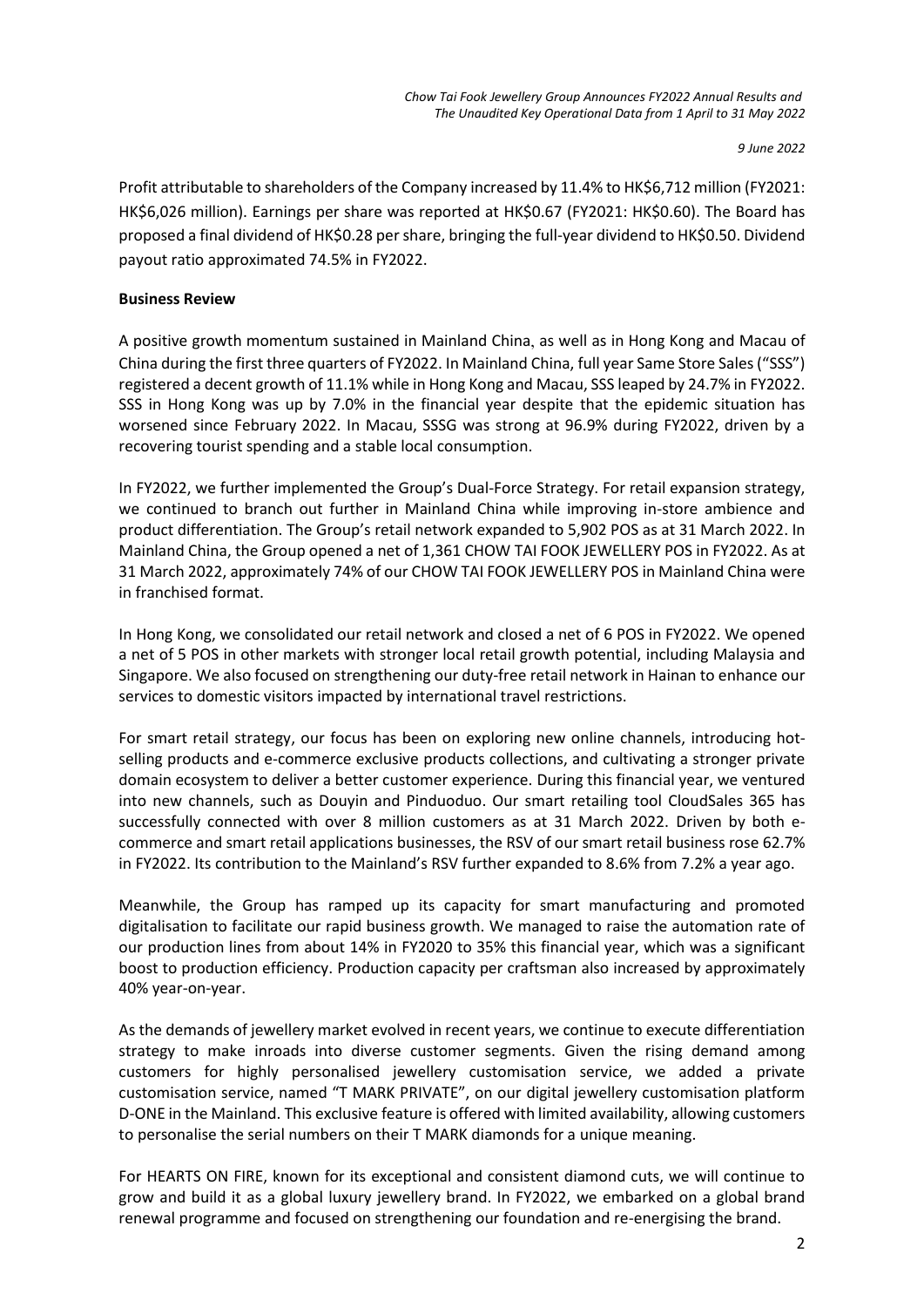*Chow Tai Fook Jewellery Group Announces FY2022 Annual Results and The Unaudited Key Operational Data from 1 April to 31 May 2022*

*9 June 2022*

#### **Business Outlook and Strategies**

Despite the lingering effects of the pandemic and global economic uncertainties, the Group remained cautiously optimistic while moving forward steadfastly with its Dual-Force Strategy. There would be possible short-term disruptions to the Mainland economy, but we expect the Mainland market will remain resilient over the mid- to long-term under the support of the Central Government's policies in promoting rural revitalisation and common prosperity. To this end, we will strengthen our collaborations with franchisees to tap further into the lower tier markets, and work towards greater product differentiation in order to build a more diverse customer base.

In Hong Kong, operation will take time to normalise and POS development will be dependent on the sales performance and leasing status of each store. For Macau, overall retail sales of watches and jewellery largely returned to pre-pandemic level as the local pandemic situation remained relatively under control. Nonetheless, we will keep a close watch on future developments of the epidemic and navigate our business strategies agilely. Meanwhile, we will focus on improving customer engagement through various events. By optimising the use of our smart retail applications in all markets we operate in, we strive to curate extraordinary customer experience and stay up to date with consumer needs through data insights.

In view of the changing market conditions and consumer needs, the Group will take further steps to strengthen our competitiveness and maintain our market-leading position following our three key action areas, namely branding, corporate culture and intellectual capital, and sustainability. Firstly, we will undergo a brand revamp based on our DNA to develop CHOW TAI FOOK JEWELLERY as an iconic jewellery brand for the next generation.

Secondly, we will cultivate a greater sense of identity with the corporate culture and develop ourselves further into a learning organisation with innovative talent development initiatives.

Thirdly, on sustainability, we are committed to upholding good corporate governance and enhance effectiveness of governance and accountability. These are the cornerstones to build business resilience as the group grows and develops. Moreover, we shall fulfil our social responsibilities in different aspects of our operations and assume leading roles in industry coalitions and partnerships to promote best practices for a better future of mankind and the planet.

"Amid an ever-changing business environment, we are ready to take our business to the next level, leveraging on the foundation we have built together over time," said Dr. Henry Cheng, Chairman of Chow Tai Fook Jewellery Group. "In order to better lead and carry out a holistic transformation strategy and implementation plans for all areas of the Group's operations, Mr. Cheng Chi-Heng, Conroy and Ms. Cheng Chi-Man, Sonia, both being executive directors, have been appointed as Vicechairmen to bring new thoughts on innovation management to the Board. They will have greater involvement in the Group's strategic direction and transformation initiatives to support the sustainable development of the Group."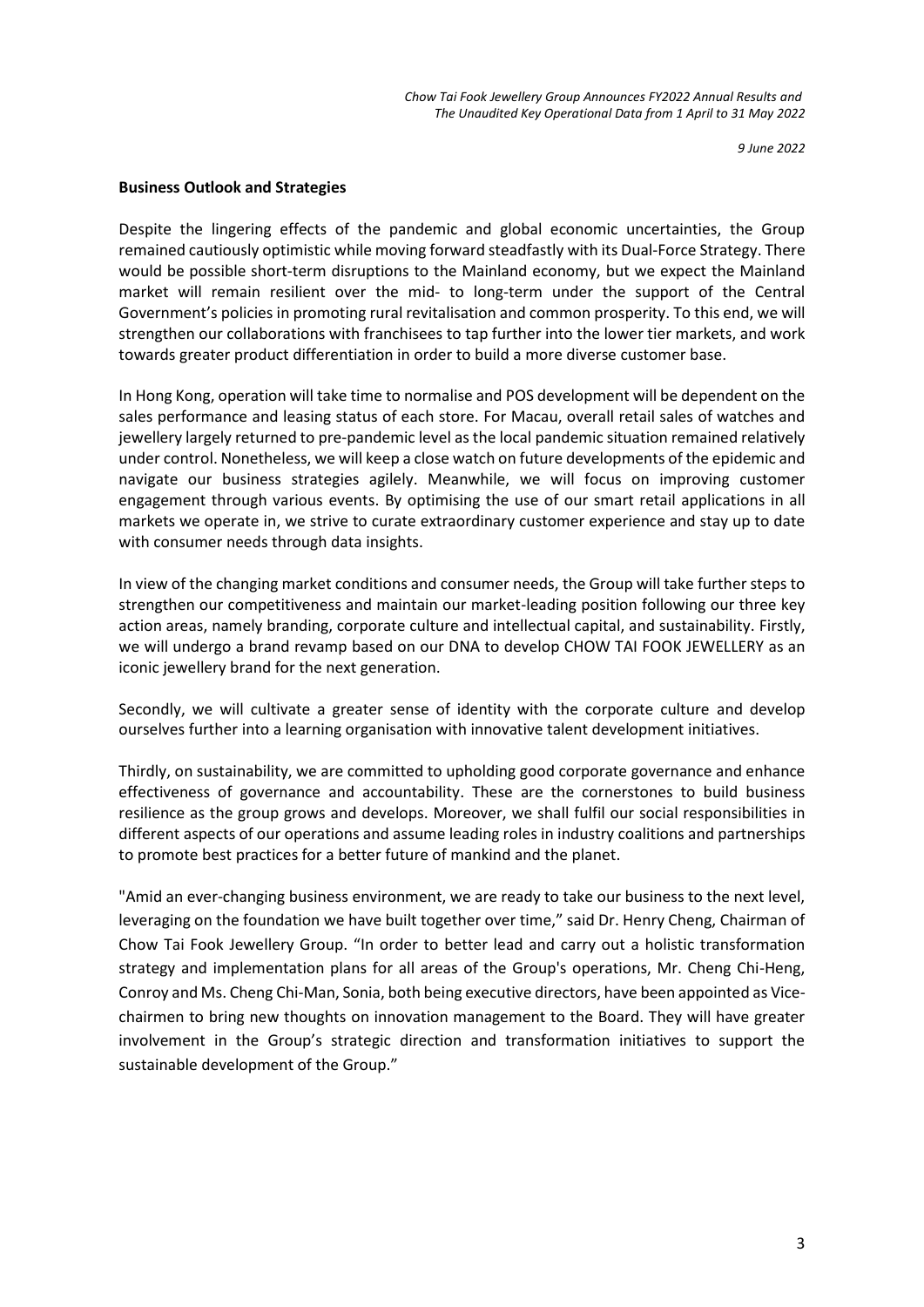*9 June 2022*

# **The Unaudited Key Operational Data from 1 April to 31 May 2022**

From 1 April up to 31 May 2022, the year-on-year changes of RSV and SSS are as follows:

# **(% change compared to the same period last year)**

|                                           | Group                 |                                                 |  |
|-------------------------------------------|-----------------------|-------------------------------------------------|--|
| RSV growth                                | $-13.0%$              |                                                 |  |
|                                           | <b>Mainland China</b> | Hong Kong & Macau<br>of China and other markets |  |
| RSV growth                                | $-12.8%$              | $-14.2%$                                        |  |
| <b>Contribution to Group RSV</b>          | 89.2%                 | 10.8%                                           |  |
|                                           | <b>Mainland China</b> | Hong Kong & Macau<br>of China                   |  |
| SSSG                                      | $-28.2%$              | $-5.9%$                                         |  |
| SSS volume growth                         | $-29.5%$              | $-7.6%$                                         |  |
| SSSG by product                           |                       |                                                 |  |
| Gem-set, Platinum and K-gold<br>jewellery | $-24.5%$              | $-17.3%$                                        |  |
| Gold jewellery and products               | $-25.1%$              | $-0.3%$                                         |  |

*Remark: The unaudited key operational data from 1 April 2021 to 31 May 2022 was prepared based on the latest available management accounts and the information currently available to the Group. The position remains to be reviewed by the Company's auditor, its audit committee and the Board.*

*- End -*